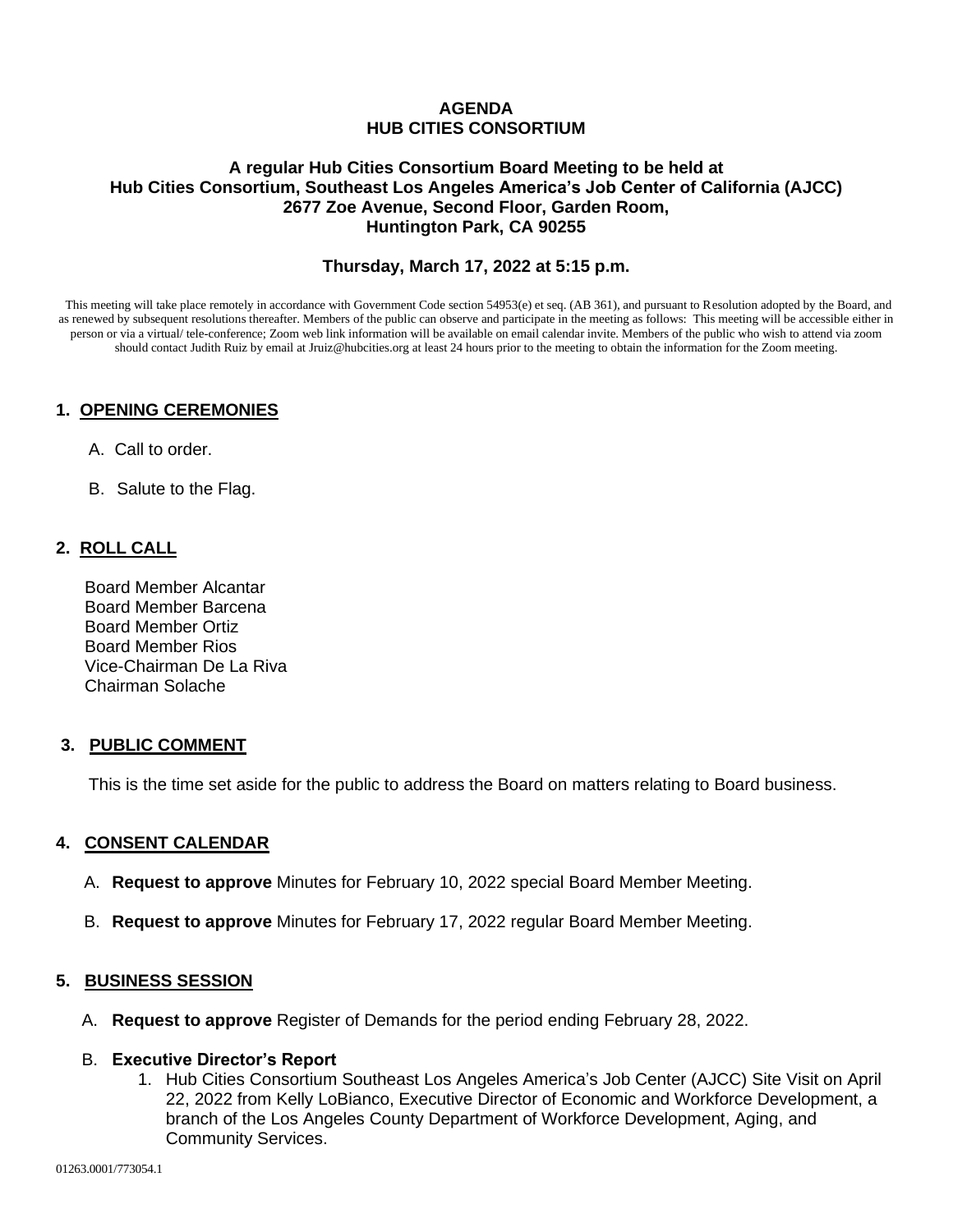# AGENDA

March 17, 2022

## Page 2

- 2. Hub Cities Consortium Southeast Los Angeles America's Job Center of California Job Fair
	- City of Huntington Park Job Fair- February 24, 2022
	- City of Vernon Job Fair- March 11, 2022
	- City of Maywood Job Fair- Scheduled for early April 2022
- C. **Discussion, request to approve** Hub Cities Consortium and Hub Cities Career Center Resolution regarding Brown Act Compliance for remote meetings following Assembly Bill No. 361.
- D. **Receive and file** Hub Cities Consortium Southeast Los Angeles America's Job Center of America (AJCC) Resource Center Customer Flow Activity Reports.

## **6. CLOSED SESSION**

The Board will adjourn to closed session for the following discussion item:

1. Public Employee Performance Evaluation: California Government Code Section 54957(b)(1) Title: Executive Director

Following the closed session, the Board will then go back into open meeting.

# **7. CONSIDERATION OF AMENDMENT TO EXECUTIVE DIRECTOR CONTRACT**

1. Consider approval of an increase in salary for the Executive Director and a corresponding amendment to his attached contract: consider approving a Third Amendment to Employment Agreement between Hub Cities Consortium and Jose T. Martinez, Executive Director, which would provide for an eight percent (8%) pay raise (contract in agenda packet reflects annual salary of \$128,544 prorated and paid on regular pay-days).

## **8. CORRESPONDENCE (Receive and File)**

- A. Letter dated February 24, 2022 Subject: The City of Huntington Park Job Fair Thursday, February 24, 2022 from 3:00 p.m.-5:30 p.m. informational flyer.
- B. Letter dated February 28, 2022 Subject: The City of Cudahy Mural Contest Resilience & Unity in Times of Hardship informational flyer.
- C. Letter dated March 2, 2022 Subject: East Los Angeles Community College South Gate Campus Spring 2022 Club Rush and Student Services Enrollment Fair on March 2, 2022 from 11:00 a.m.- 2:00 p.m. informational flyer.
- D. Email dated March 3, 2022 Subject: Employment Development Department: Issues Unemployment Insurance and Disability Insurance Updates
- E. Email dated March 4, 2022 Subject: Southwest Regional Council of Carpenters informational flyer.
- F. Email dated March 4, 2022 Subject: California Governor's Office of Emergency Services (Cal OES): DR-4482-CA FEMA 100% Cost Share Extension to July 1, 2022 informational email.